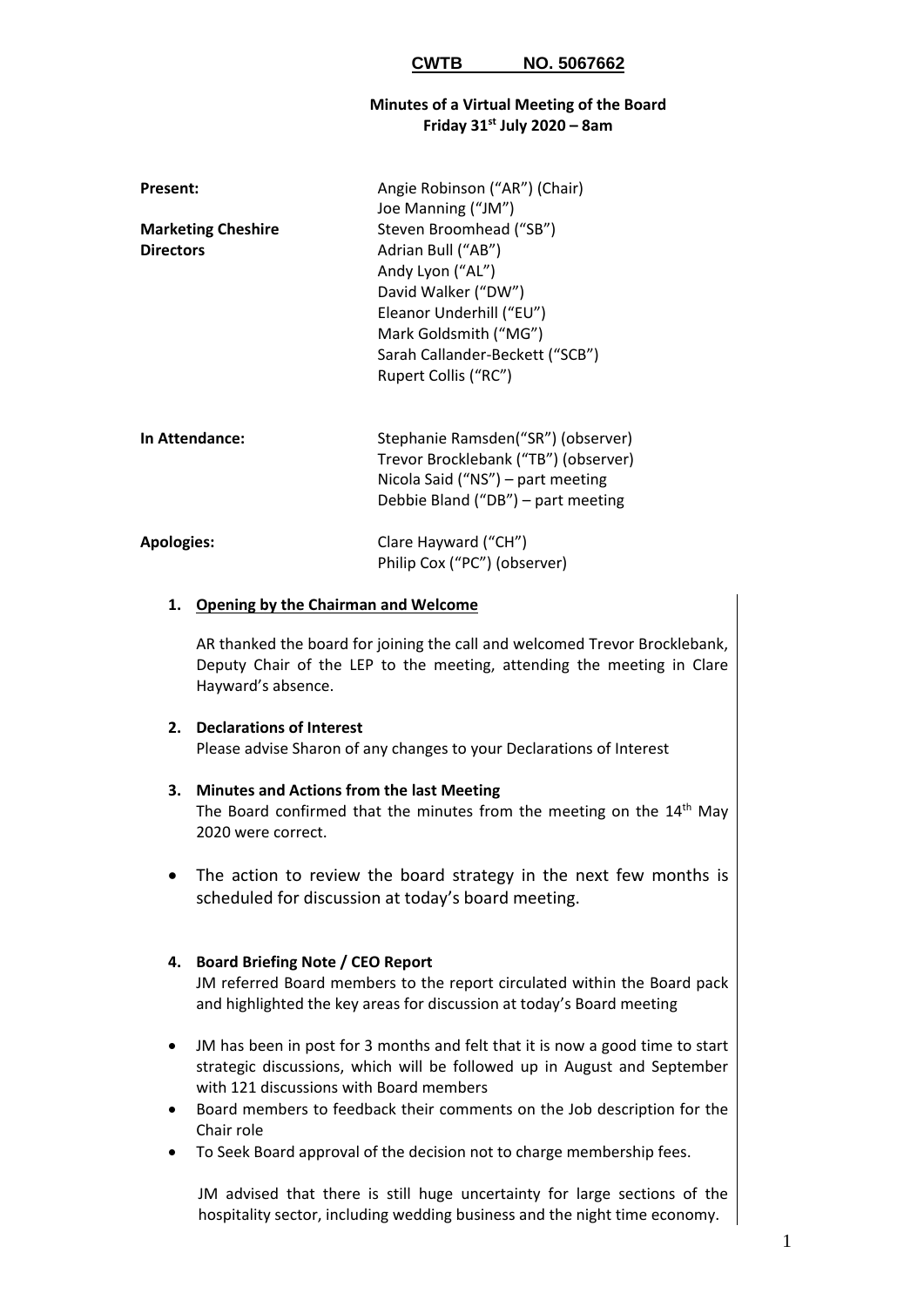MC has really stepped up to a leadership role which gives us an opportunity to consider our future strategic direction. There is a need to expand our scope not only to support the Visitor Economy but to also support local community and retail organisations and engage with other organisations to expand into place management in addition to our place marketing work

# **MC Chair Job Description – comments from Board Members**

RC questioned time commitment expected from the Chair and whether the role was remunerated. JM advised that at present there is no budget set aside for the role

SCB felt that the role is very much the front face (along with the CEO) of MC and so under bullet point 2 in main objectives, Promote Cheshire and Warrington as a great place to live work and invest should be a separate bullet point. The role is to sell Cheshire in every capacity, so they have to be confident and personable. More than deal with internal teams and government.

AL requested that 'study' be added also to the above

SB commented that if the role is to be remunerated then there is a need to consult with the 3 local authorities prior to any agreement

EU questioned as this is a period of significant change, have we underplayed that the Chair would need to adapt and steer us through this period?

It was agreed that JM and AR would review the above comments and discuss with the LEP **Action AR/JM**

## **Withholding of Membership fees – comments from Board members**

DW confirmed that the reforecast shows sufficient reserves without charging membership fees.

The Board agreed to continue to withhold membership fees and keep under review

## **5. Board Strategic Discussion**

AR introduced discussions reiterating that today would be a starting point and will be followed by 121 s with Board members

JM referred to Annex A in the circulated board pack and advised of the 4 key activities in the MC work programme

- Destination Management Organisation (DMO)
- Strategic Place-Marketing for Cheshire and Warrington
- LEP in house Marketing and Comms
- Delivery of Commercial marketing, comms and event services

Key outcomes of discussions were as follows

- Focus on the Covid19 emergency for the immediate future and ensure there is clear signposting for businesses to access these opportunities in order to survive
- Clarification of MC's role and purpose, there is need for a clear distinction between the two organisations. The role of MC needs its own unique positioning and we need to ensure we do not duplicate the work the LEP is undertaking
- Support all 4 areas of the work programme however we need to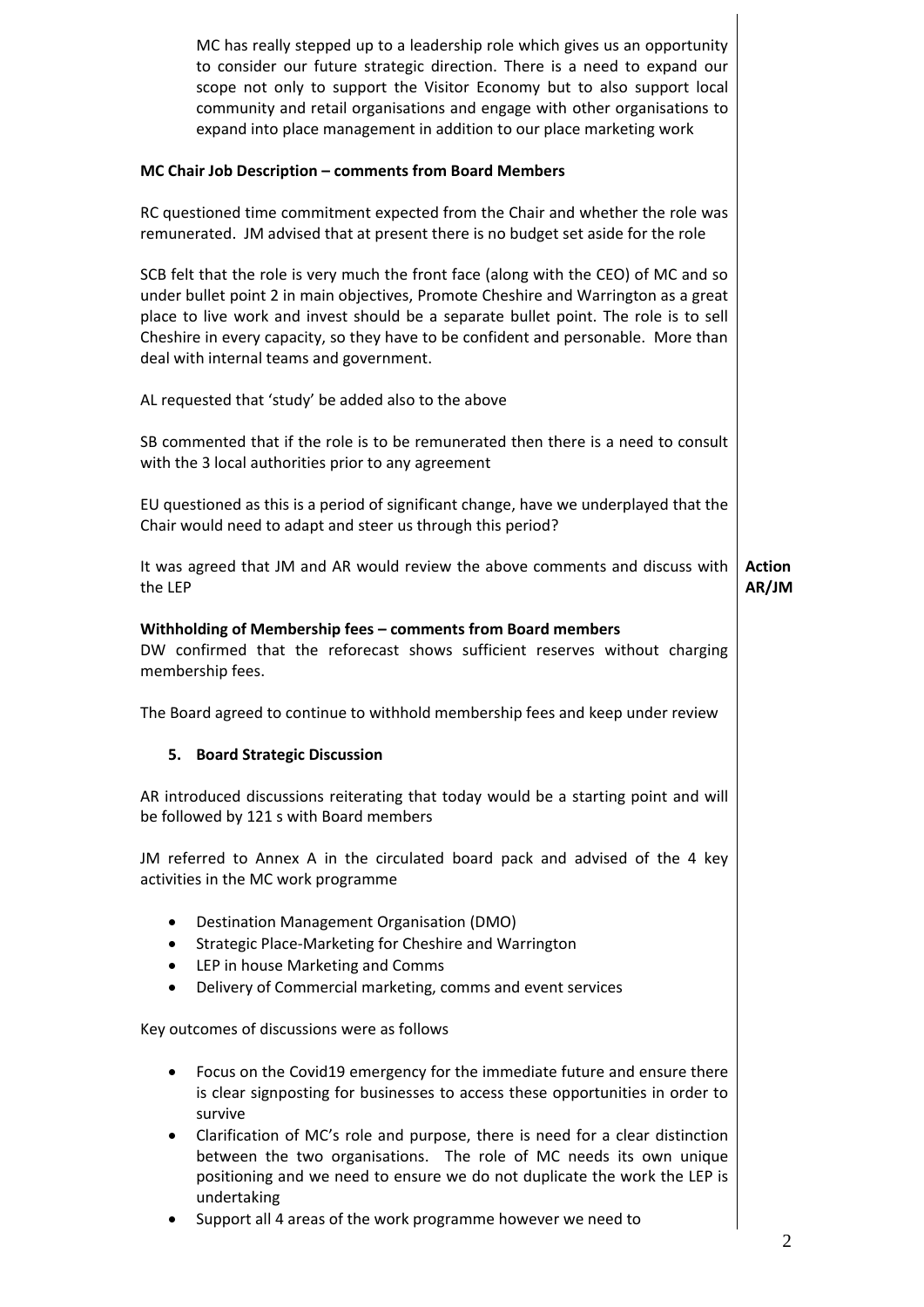| ٠<br>٠ | differentiate the strategic and tactical delivery<br>It was agreed we can have a very specific role in place making. It is about<br>alignment within this and recognising place making includes many levels.<br>We need to show we can add value and work with other organisations to<br>achieve this. Having a health, sustainability and inclusivity approach can<br>really drive how you develop this. Need serious thought about what we<br>want the place to look like.<br>Consider how are we going to bring about the end to deliver our purpose<br>and the need to identify where the funding is coming from and what skills<br>and resources are required. Concerns were voiced over the stain Covid19<br>has put on public funds which may impact on MC funding. This will need to<br>be considered when looking as membership and commercial revenue. |                        |
|--------|------------------------------------------------------------------------------------------------------------------------------------------------------------------------------------------------------------------------------------------------------------------------------------------------------------------------------------------------------------------------------------------------------------------------------------------------------------------------------------------------------------------------------------------------------------------------------------------------------------------------------------------------------------------------------------------------------------------------------------------------------------------------------------------------------------------------------------------------------------------|------------------------|
|        | How do we gather client feedback on what we do now and what they would<br>like from us from the future. What can we do that no one else can?<br>Can we review what other DMOs are doing to promote their regions?                                                                                                                                                                                                                                                                                                                                                                                                                                                                                                                                                                                                                                                |                        |
|        | AR and JM thanked the Board for their input and agreed the need to continue these<br>conversations as a board                                                                                                                                                                                                                                                                                                                                                                                                                                                                                                                                                                                                                                                                                                                                                    |                        |
|        | Action – follow up 121s with Board in August and September then convene an hour<br>meeting with board to discuss                                                                                                                                                                                                                                                                                                                                                                                                                                                                                                                                                                                                                                                                                                                                                 | <b>Action</b><br>JM/SP |
|        | 6. Campaign Presentation - Nicola Said<br>NS joined the board meeting at ran through the campaign presentation<br>attached                                                                                                                                                                                                                                                                                                                                                                                                                                                                                                                                                                                                                                                                                                                                       |                        |
|        | <b>Feedback from Board Members</b><br>RC - #OurCheshire is really good and easy to navigate through                                                                                                                                                                                                                                                                                                                                                                                                                                                                                                                                                                                                                                                                                                                                                              |                        |
|        | EH thanked Nicola for her fabulous presentation, and in separating and<br>complimenting the 2 workstreams.                                                                                                                                                                                                                                                                                                                                                                                                                                                                                                                                                                                                                                                                                                                                                       |                        |
| 7.     | 2020/21 Q1 Financial Report<br>DW referred Board members to the Q1 report included within the board<br>pack and ran through the key elements of the report advising that the Audit<br>Committee are comfortable with the reported loss in the current<br>circumstances and that our reserves were sufficient to cover this loss                                                                                                                                                                                                                                                                                                                                                                                                                                                                                                                                  |                        |
|        | DW advised that the merketing evenentiture mentioned by FU will be                                                                                                                                                                                                                                                                                                                                                                                                                                                                                                                                                                                                                                                                                                                                                                                               |                        |

DW advised that the marketing expenditure mentioned by EH will be a timing issue and not an overspend.

## **8. Reforecast**

DW introduced the reforecast advising that it is a 3 plus 9 forecast based on what is realistic in the current situation and only includes secured income. The projected loss takes our forecasting reserves to a position where we can still cover a windup situation. Therefore, we can show we are a going concern

The Audit committee are confident with the cashflow which will be reviewed on an ongoing basis.

Board formally approved the 3 plus 9 reforecast